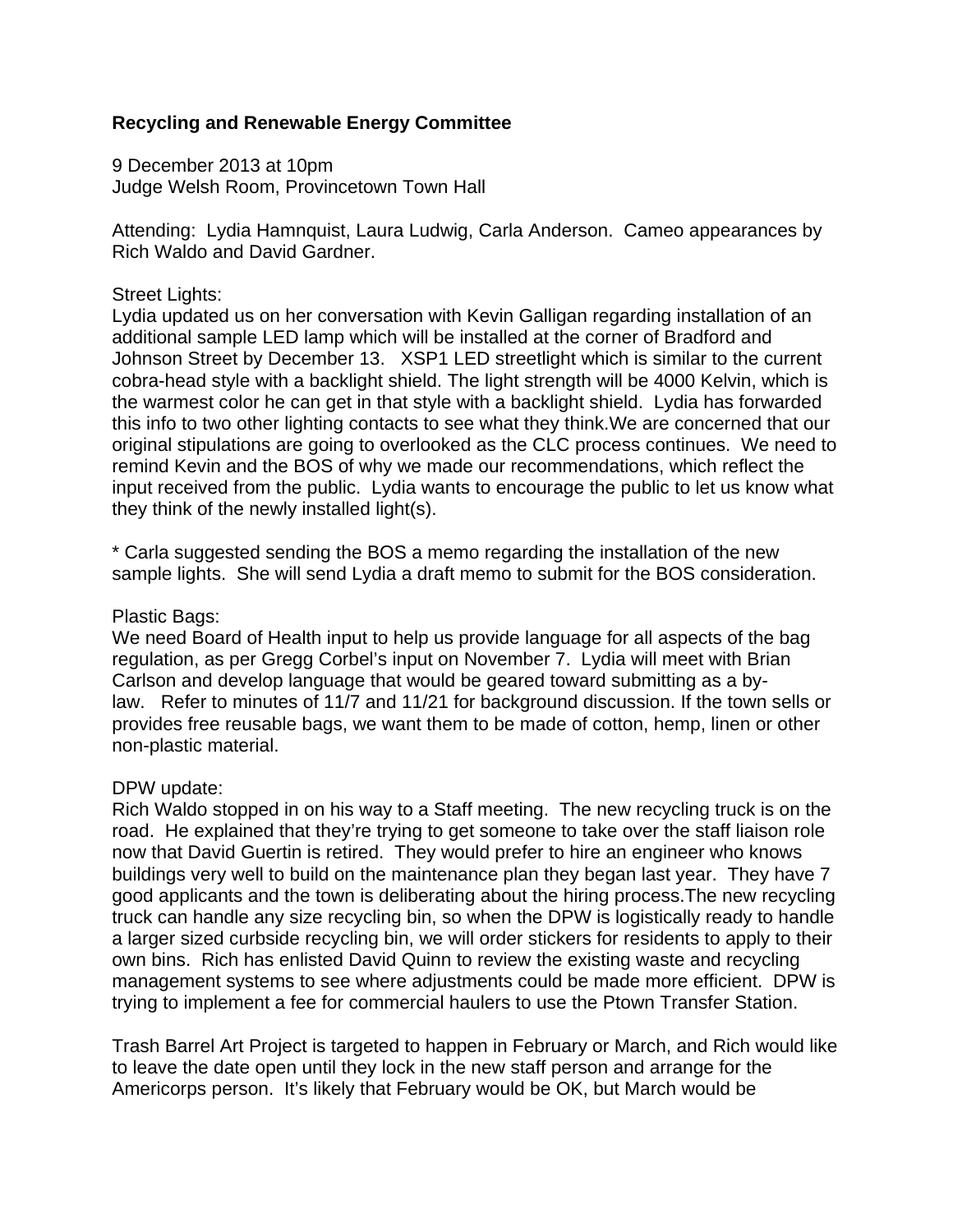preferable. We can make arrangements to shift the location and artist commitment for March.

David Gardner stopped by (on his way to the same Staff meeting) and confirmed the hiring process for the new DPW staff. Carla suggested that an RREC member could mak

statement at a BOS meeting, and it was agreed that we will be there at the appropriate time to make a supportive statement. Lydia asked about whether plastic bags clog the storm drains and Rich said he will talk to the septic guys to see what they come up against.

Rich and David left at 10:30.

# Back to Plastic Bags:

David Quinn has sent Lydia a lot of information about towns that have implemented bag bans. Nearly all of them exempt "compostable" and "biodegradable" bags. We don't have to do that. In the course of developing the by-law language we can steer it the way we want. The language needs to match our purpose, and also align with (or surpass) the upcoming Commonwealth's law.

\* Carla offered to review all our minutes and the info we have on plastic bags and put together some language that captures our intent, with a project timeline from now until Town Meeting, and the goal of submitting the language to Town Counsel for the regulatory process.

\* Laura will send Tony Fuccillo an email letting him know that we are in the process of developing the town bag by-laws and we don't want the VSB to go ahead w/ any bag purchases until we have a vote. If the town votes to ban plastic bags, it would be smart to get bags that are non-plastic.

We will attend a BOH meeting to provide background information on plastics in the marine environment and issues of health. We will try to get a meeting w/ BOH in February and Laura will attend. At that meeting we will ask them to vote on our recommendations.

# Recycling Stickers:

Lydia's son Erik generated art work for the square green recycling cans. Laura gave them to Beau Jackett, who converted them to the appropriate file for use by the sticker vendor (Angus Garfield). We also want to get stickers for large curbside recycling bins, depicting the standard recycling symbol. The town could charge \$5/for two stickers (same cost as a blue bin) and make the stickers available at the usual outlets. Once the new truck is up and running, we should get the Banner to do an article (early February).

\* Laura will submit the artwork and get an estimate from the vendor for both the square bins and the recycling symbol stickers.